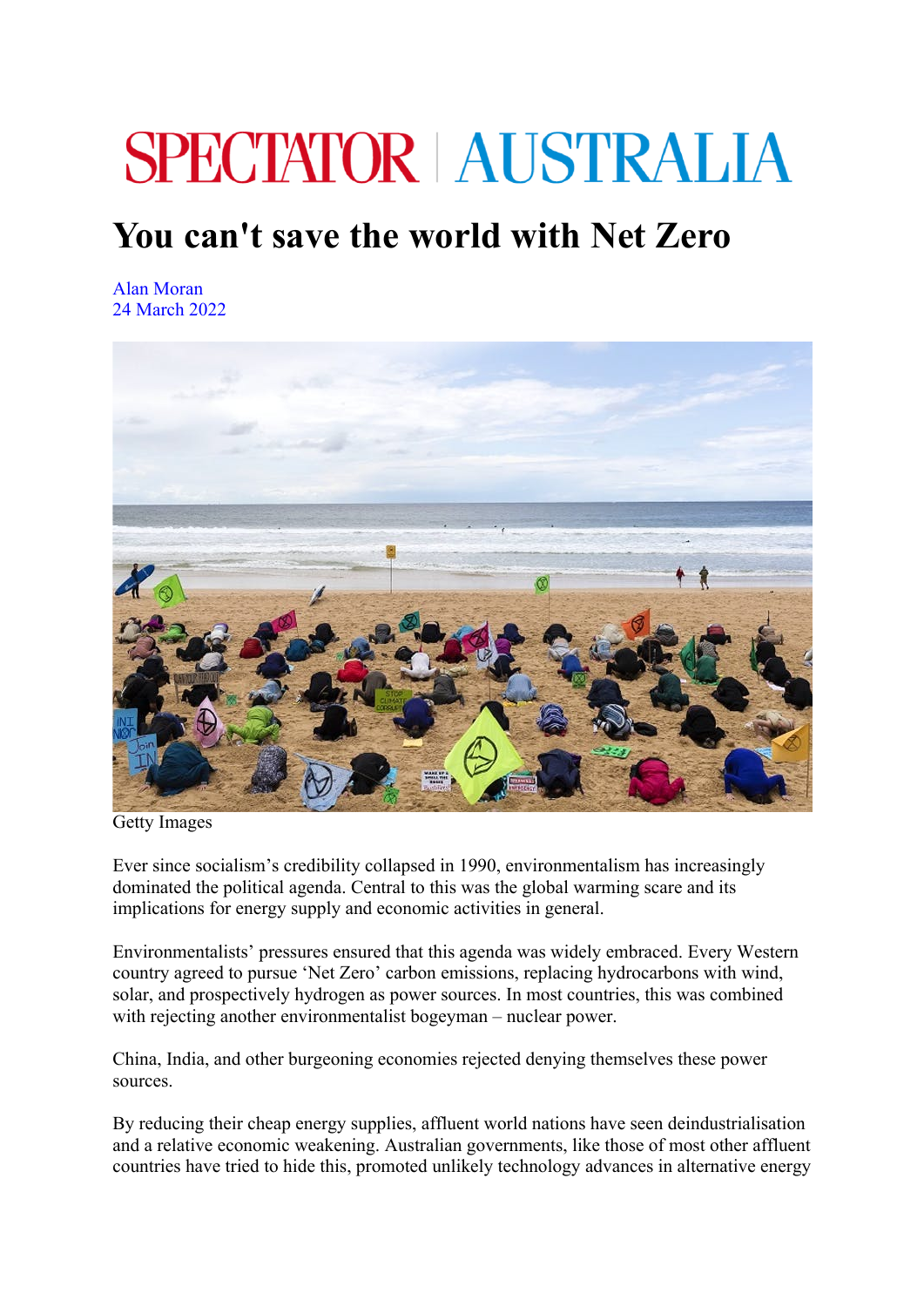and taken comfort in occasional blips in the upward march of prices their policies have caused.

Writing in The *Australian* in February, renewables lobbyist Kane Thornton triumphantly argued, 'The climate wars of the past 15 years appear to be cooling. Politicians have finally realised the voting public don't care for their petty arguments and denial; communities just want action. These same politicians have also come to realise that the clean energy revolution is in full swing.'

And even on March 21, an article in The *Australian* by advertising agency chief James Walker-Smith offered advice to firms presaged on, 'With the science won and the tragic proof of the climate emergency all too real…'

But the new reality is that Russia's invasion of Ukraine has transformed the debate.

The march to an inevitable hydrocarbon-free world, so loudly trumpeted at the Glasgow climate conference in November of last year, has gone into reverse.

In the US, Energy Secretary Jennifer Granholm, previously a vigorous advocate for renewable energy, is now urging the gas and oil suppliers to increase their pumping.

European statesmen claim to be still pushing ahead with banning petrol and diesel cars by 2035, but the clarion call has changed from 'save the world from global warming' to 'save us from dependence on Russian gas'. Government policies to replace hydrocarbon and nuclear power with wind/solar has not only increased costs, but left Europe politically vulnerable.

The UK is inching its way to re-opening oil and gas exploration in the North Sea, and is in a softening up process to permit fracking of its vast on-shore gas reserves.

France has reversed course on nuclear power closures.

In August of last year, the Dutch categorically ruled out extending beyond mid-2022 the life of their massive Groningen gas field; but Prime Minister Mark Rutte on February 25 added, 'You can never completely completely completely exclude something 100 per cent'; in mid-March Groningen's continued operation is described as 'a last option'.

Even Germany, governed by a left-dominated rainbow coalition, is having doubts; a new survey shows that while 80 per cent of people want an acceleration to renewables, half the respondents also see a larger role for nuclear and coal.

Whatever the outcome of hostilities in Ukraine, a move to low emission energy technologies will be henceforth subsidiary to ensuring access to technologies that work and are cheap. And that means coal, oil, gas, and nuclear. Europe has abundant coal resources. It has the same fracking potential as the US, but has banned the technology because it creates tremors, which academic scientists, estimate are smaller than 'a small pumpkin dropping to the floor'. The forces preventing the use of these resources are now in retreat.

Ironically, the Environmental, Social, and Governance (ESG) anti-hydrocarbon campaigns reached an apogee the day after Biden banned Russian oil, when eleven major European fund